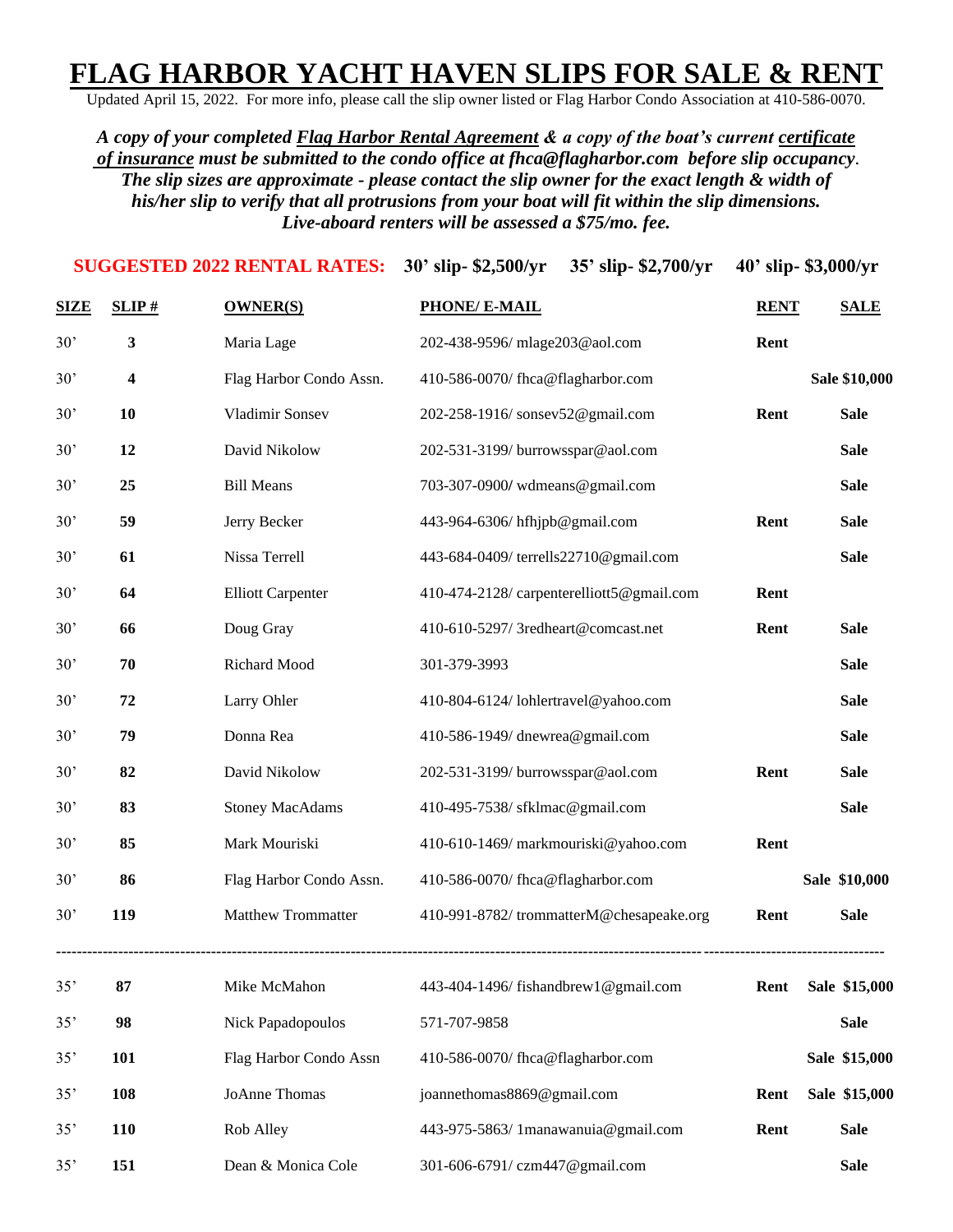## 301-606-0802/ [dc210c@gmail.com](mailto:dc210c@gmail.com)

| 35'          | 153        | Larry Ohler             | 410-804-6124/lohlertravel@yahoo.com    |      | <b>Sale</b>   |
|--------------|------------|-------------------------|----------------------------------------|------|---------------|
| 35'          | 156        | Flag Harbor Condo Assn. | 410-586-0070/fhca@flagharbor.com       |      | Sale \$15,000 |
| 35'          | 158        | Flag Harbor Condo Assn. | 410-586-0070/fhca@flagharbor.com       |      | Sale \$15,000 |
| 35'          | <b>160</b> | Peter Templeton         | dc@visionload.com                      | Rent |               |
| 35'          | 164        | Ozzie Wilson            | 305-731-8365                           |      | <b>Sale</b>   |
| 40'          | 35         | <b>Torvald Ellenes</b>  | 410-610-5941/ tellenes@frontiernet.net |      | Sale \$18,000 |
| 40'          | 36         | Hank & Cindy Curtis     | candhcurtis@gmail.com                  | Rent |               |
| 40'          | 37         | Dave Spargo             | 703-425-1351/ poppyjane@aol.com        | Rent |               |
| 40'          | 40         | Sheila Skipper          | 703-967-6822/ sskipper5@yahoo.com      | Rent | <b>Sale</b>   |
| $40^{\circ}$ | 50         | Vladimir Sonsey         | 202-258-1916/sonsev52@gmail.com        |      | <b>Sale</b>   |
| 40'          | 55         | Wolfgang Chadab         | 703-899-9235/ wchadab@gmail.com        | Rent |               |